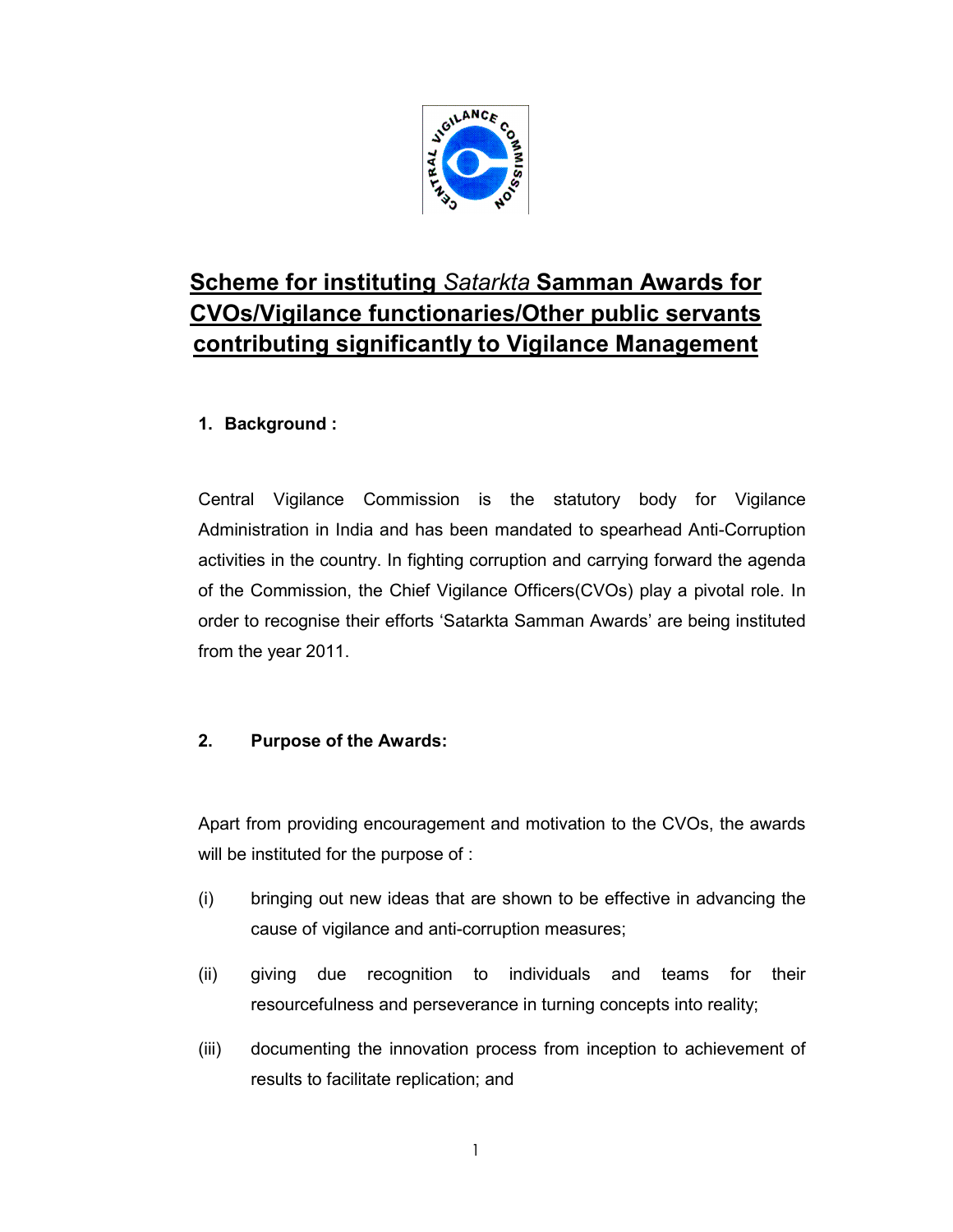(iv) sharing knowledge and experience, so that the same can be propagated in other organizations.

#### 3. Nature of the CVC Satarkta Samman Awards:

The award will be of three categories:

- (i) Annual Award for the Chief Vigilance Officers / Vigilance functionaries;
- (ii) Cash Awards to different categories of staff in CVC along with an Award Certificate; and
- (iii) Any other public servant contributing significantly to Vigilance Management.

For the CVOs and other officers working in vigilance work fulltime, it would consist of a memento and a citation. In the case of other public servants, also, a memento and a citation will be presented. The names of the winners of the awards would be prominently displayed on the Commission's website. The awards would be distributed during the 'Vigilance Awareness Week' which is observed by the Commission every year. The awards will be given to the CVOs from the next Vigilance Awareness Week i.e. in 2011 when the work of the CVOs from 01.11.2010 to 31.10.2011 will be considered and assessed. The awards for other public servants would be distributed on the occasion of International Anti Corruption Day on December 9, 2011 and will depend upon work done during the year 2011. The award winning CVO will also make a presentation in the Commission, in the presence of other CVOs.

#### 4. Category of the Awards:

The award for the CVOs will be in the following categories: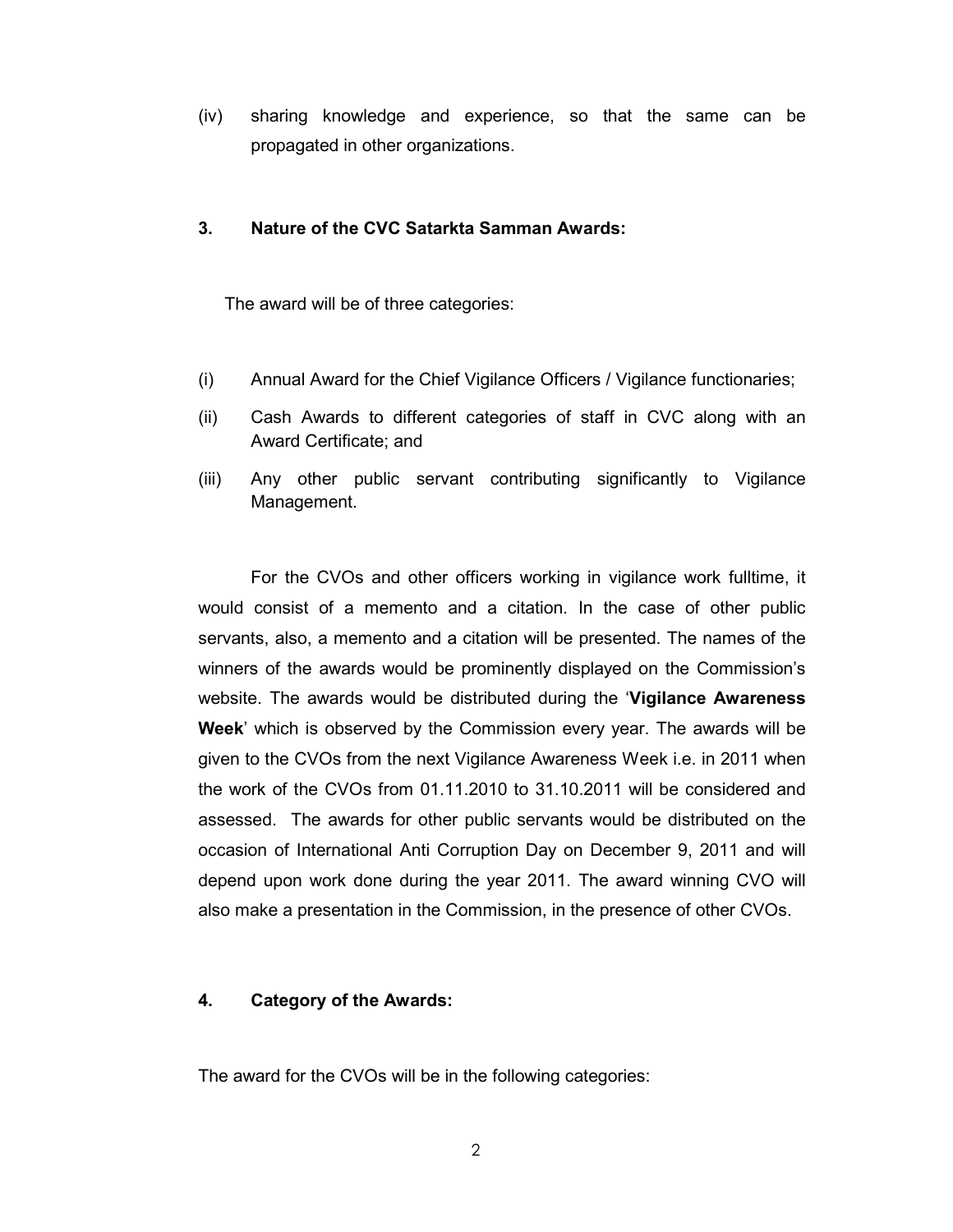#### (i) Innovativeness in vigilance and anti-corruption measures:

New ideas and methods of preventive vigilance, vigilance audit etc. which have been successful in creating systemic changes and which have helped in reducing corruption in the organization will be considered.

#### (ii) Initiatives for Leveraging of Technology for reducing corruption:

Efforts made in reducing corruption through the use of technology will be considered.

#### (iii) Initiatives in the detection of vigilance cases:

Efforts in the detection of new vigilance cases will be considered. The number, quality, content and final outcome of such vigilance cases will be the governing criteria for deciding the award. This would include the prevention of monetary loss to the organisation by leveraging Predictive and Proactive Vigilance Management.

# (iv) Initiatives in clearing pendency pertaining to the investigation of cases and implementation of the Commission's advice:

For this award the number of investigation reports submitted in time and also the number of cases in which the Commission's advice was implemented expeditiously will be considered.

#### 5. Evaluation Criteria: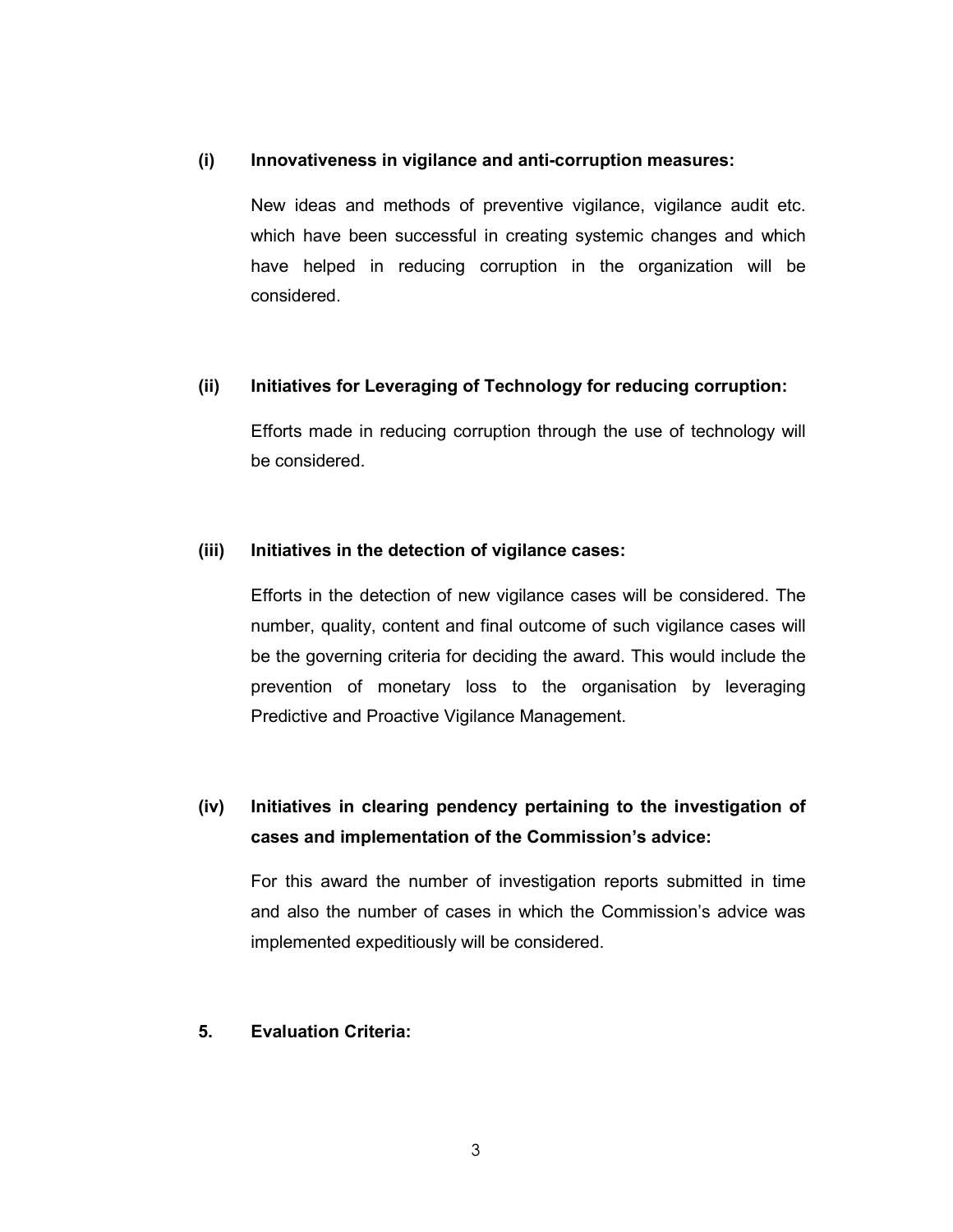Some of the metrics / parameters for evaluating the participant's performance can be as follows:

#### (i) Leadership and Innovation (100 credits):

This involves positive contribution in Vigilance Work which in turn enhances efficiency in an organisation.

#### (ii) Information / Data Analysis (100 credits):

This involves improving the percentage of cases pursued by vigilance against the higher echelons and not aiming at only low level corrupt practices.

#### (iii) Strategic Planning (100 credits):

This involves shifting priority from punitive and preventive vigilance to pro-active and predictive vigilance management.

#### (iv) Process Improvement (100 credits):

This involves enabling real time monitoring of vigilance cases and avoiding delay in response time.

#### (v) Human Resource Development (100 credits):

This involves putting in place a knowledge Management System for easy access and also organising training programmes where 100% staff is trained.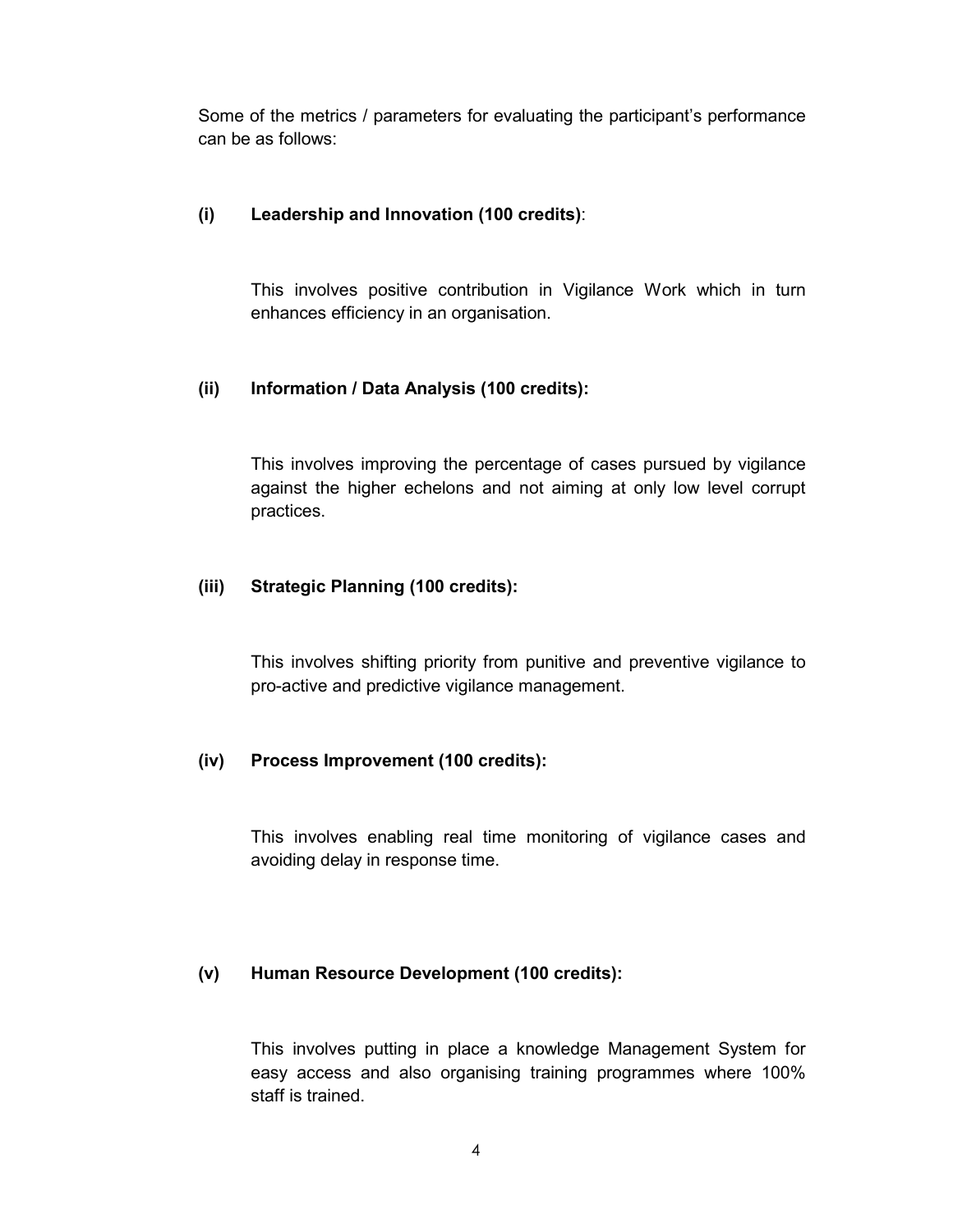#### (vi) Operational Results (200 credits):

This involves making available relevant information on the web on real time basis.

#### (vii) Stakeholder Satisfaction (300 credits):

This involves devising methods to improve interaction and response time between 3 important stakeholders namely, CVOs, CBI and the public, with CVC, on a continual basis.

#### 6. Selection process:

### For CVOs and other vigilance functionaries, the following procedure will be undertaken-

- (i) The CVO/Vigilance functionaries will need to send his/her nominations either himself/herself or through his/her CMD/HOD. Only 1 nomination per organisation would eligible.
- (ii) The nomination should consist of professional details, the category of the award for which the nomination is to be considered as indicated in para 4 above, along with documents to sustain his/her claim.
- (iii) Nominations will be scrutinised and finalised by a panel of officers from the Commission headed by Secretary and consisting of 2 Additional secretaries.
- (iv) The committee will be assisted by Director(Coord II) who will receive and submit all nominations to the committee.